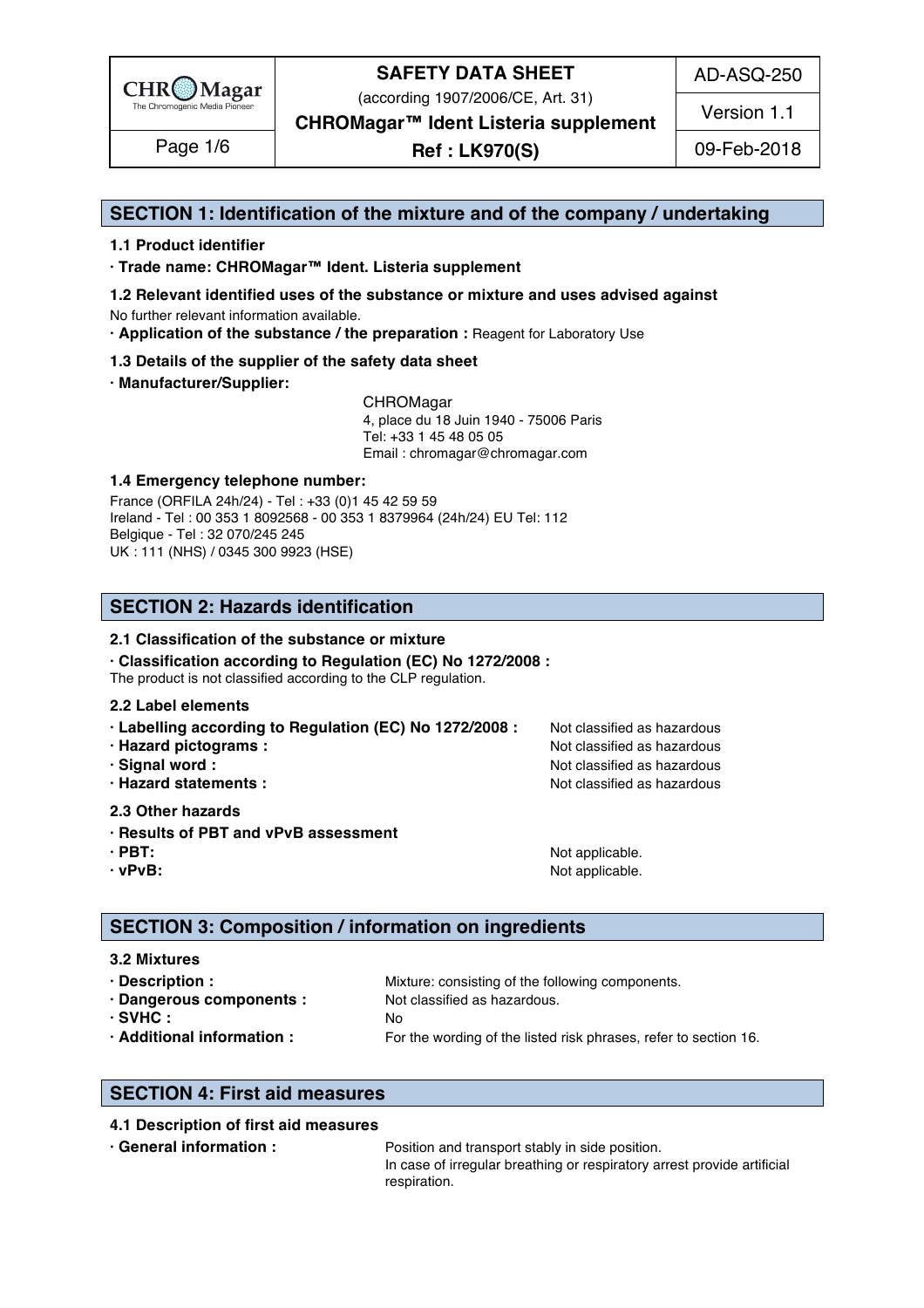

(according 1907/2006/CE, Art. 31)

AD-ASQ-250

Version 1.1

**CHROMagar™ Ident Listeria supplement**

**Ref : LK970(S)** Page 2/6 09-Feb-2018

| Provide fresh air; consult a doctor in case of medical complaints.         |                                                            |
|----------------------------------------------------------------------------|------------------------------------------------------------|
| Generally the product does not irritate the skin.                          |                                                            |
| In the event of irritation, to withdraw soiled clothing, to wash the parts |                                                            |
| reached with soapy water, to rinse with large water.                       |                                                            |
| If skin irritation continues, consult a doctor.                            |                                                            |
| Rinse opened eye for several minutes under running water.                  |                                                            |
|                                                                            |                                                            |
|                                                                            | Do not induce vomiting; call for medical help immediately. |

## **4.2 Most important symptoms and effects, both acute and delayed :** 55

No further relevant information available. 56

**4.3 Indication of any immediate medical attention and special treatment needed :** 57

No further relevant information available. Superstanding the state of the state of the state of the state of the state of the state of the state of the state of the state of the state of the state of the state of the state

## **SECTION 5: Firefighting measures**

#### **5.1 Suitable extinguishing agents:** 62

CO2, powder or water spray. Fight larger fires with water spray or alcohol resistant foam.

**5.2 Special hazards arising from the substance or mixture :** No further relevant information available. 64

#### **5.3 Advice for firefighters** 65

**· Protective equipment :** No special measures required. 66

## **SECTION 6: Accidental release measures**

#### **6.1 Personal precautions, protective equipment and emergency procedures :** 70

No special measures required. Avoid formation of dust.

**6.2 Environmental precautions** : Do not allow product to reach sewage system or any water course. Dilute with plenty of water. The contract of the contract of the contract of the contract of the contract of the contract of the contract of the contract of the contract of the contract of the contract of the contract of the cont

#### **6.3 Methods and material for containment and cleaning up : Pick up mechanically.**

#### **6.4 Reference to other sections :** 75

See Section 7 for information on safe handling. See Section 8 for information on personal protective equipment.<br>See Section 13 for disposal information. See Section 13 for disposal information. The section of the section of the section of the section of the section of the section of the section of the section of the section of the section of the section of the section of t

## **SECTION 7: Handling and storage**

| 7.1 Precautions for safe handling :                                                          | Keep away from heat and direct sunlight.<br>Thorough dedusting. |  |  |  |
|----------------------------------------------------------------------------------------------|-----------------------------------------------------------------|--|--|--|
| · Information about fire - and explosion protection:                                         | No special measures required.                                   |  |  |  |
| 7.2 Conditions for safe storage, including any incompatibilities :                           |                                                                 |  |  |  |
| $\cdot$ Storage :                                                                            |                                                                 |  |  |  |
| · Requirements to be met by storerooms and receptacles : Store away from light and moisture. |                                                                 |  |  |  |
|                                                                                              | No special requirements.                                        |  |  |  |
| · Information about storage in one common storage facility : Not required.                   |                                                                 |  |  |  |
| · Further information about storage conditions :                                             | Store in cool, dry conditions in well sealed                    |  |  |  |
|                                                                                              | receptacles.                                                    |  |  |  |
| · Recommended storage temperature :                                                          | 2-8°C                                                           |  |  |  |
| 7.3 Specific end use(s) :                                                                    | No further relevant information available.                      |  |  |  |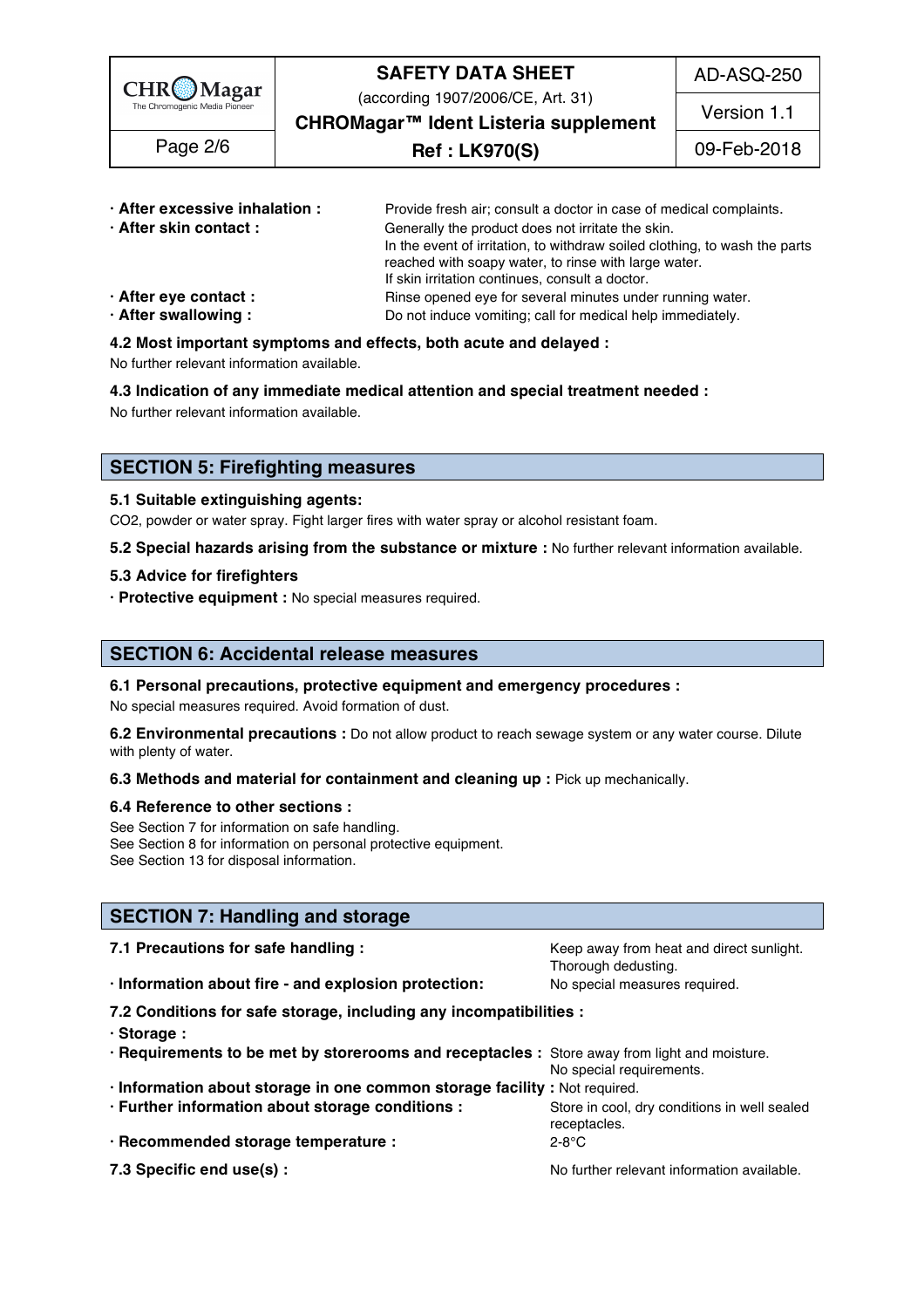

(according 1907/2006/CE, Art. 31)

**CHROMagar™ Ident Listeria supplement**

**Ref : LK970(S)** Page 3/6 09-Feb-2018

AD-ASQ-250

Version 1.1



**Body protection :** Protective work clothing.



**SECTION 9: Physical and chemical properties** 

**9.1 Information on basic physical and chemical properties** 

- **· General Information** 112
- **· Appearance :** 113

|                                     | Powder          |
|-------------------------------------|-----------------|
| Form :<br>Colour :                  | Yellow          |
| $\cdot$ Odour :                     | Characteristic  |
| · Odour threshold :                 | Not determined. |
| $\cdot$ pH-value :                  | Not applicable. |
| Change in condition                 |                 |
| <b>Melting point/Melting range:</b> | Undetermined.   |
| <b>Boiling point/Boiling range:</b> | Undetermined.   |
| · Flash point :                     | Not applicable. |
|                                     |                 |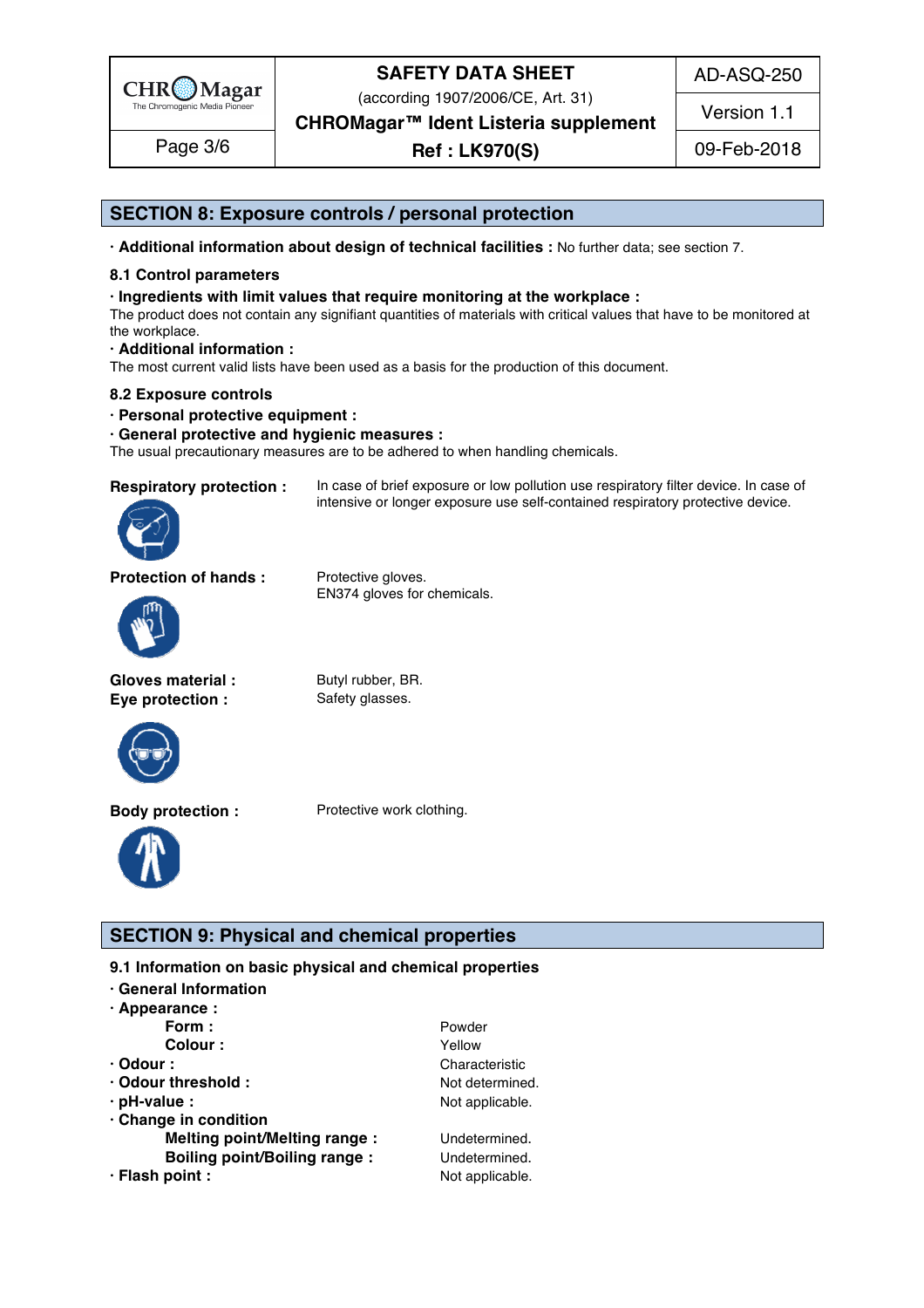

(according 1907/2006/CE, Art. 31)

AD-ASQ-250

Version 1.1

**CHROMagar™ Ident Listeria supplement**

**Ref : LK970(S)** Page 4/6 09-Feb-2018

| · Flammability (solid, gaseous) :                             | Not determined.                               |
|---------------------------------------------------------------|-----------------------------------------------|
| · Ignition temperature:                                       | Not applicable.                               |
| · Decomposition temperature:                                  | Not determined.                               |
| · Self-igniting:                                              | Product is not self igniting.                 |
| · Danger of explosion :                                       | Product does not present an explosion hazard. |
| · Explosion limits :                                          |                                               |
| Lower :                                                       | Not determined.                               |
| Upper:                                                        | Not determined.                               |
| · Vapour pressure :                                           | Not applicable.                               |
| · Density at 20°C:                                            | $0.5 +/- 0.1$ g/cm <sup>3</sup>               |
| · Relative density :                                          | Not determined.                               |
| · Vapour density:                                             | Not applicable.                               |
| · Evaporation rate :                                          | Not applicable.                               |
| · Solubility in / Miscibility with water :                    | Partly soluble.                               |
| · Segregation coefficient (n-octanol/water) : Not determined. |                                               |
| · Viscosity:                                                  |                                               |
| Dynamic:                                                      | Not applicable.                               |
| Kinematic:                                                    | Not applicable.                               |
| 9.2 Other information :                                       | No further relevant information available.    |

## **SECTION 10: Stability and reactivity**

|  | 10.1 Reactivity: |  |
|--|------------------|--|

Based on available data, the classification criteria are not met.

**10.1 Reactivity :** No further relevant information available. 155.1 and the set of the set of the Norther relevant information available.

| · Thermal decomposition / conditions to be avoided :                               |                                                       |
|------------------------------------------------------------------------------------|-------------------------------------------------------|
|                                                                                    | No decomposition if used according to specifications. |
| 10.3 Possibility of hazardous reactions :                                          | No dangerous reactions known.                         |
| 10.4 Conditions to avoid :                                                         | No further relevant information available.            |
| 10.5 Incompatible materials :                                                      | No further relevant information available.            |
| 10.6 Hazardous decomposition products : No dangerous decomposition products known. |                                                       |

## **SECTION 11: Toxicological information**

### **11.1 Information on toxicological effects**

| $\cdot$ Acute toxicity :    | Based on available data, the classification criteria are not met.                                       |
|-----------------------------|---------------------------------------------------------------------------------------------------------|
| · Primary irritant effect : |                                                                                                         |
| $\cdot$ On the skin :       | Based on available data, the classification criteria are not met.                                       |
| $\cdot$ On the eyes :       | Based on available data, the classification criteria are not met.                                       |
|                             | · Respiratory or skin sensitisation : Based on available data, the classification criteria are not met. |
|                             | · CMR effects (carcinogenity, mutagenicity and toxicity for reproduction) :                             |
| · Germ cell mutagenicity :  | Based on available data, the classification criteria are not met.                                       |
| · Reproductive toxicity :   | Based on available data, the classification criteria are not met.                                       |
| · STOT-single exposure :    | Based on available data, the classification criteria are not met.                                       |

**· STOT-repeated exposure :** Based on available data, the classification criteria are not met.<br>**· Aspiration hazard :** 1666 Based on available data, the classification criteria are not met.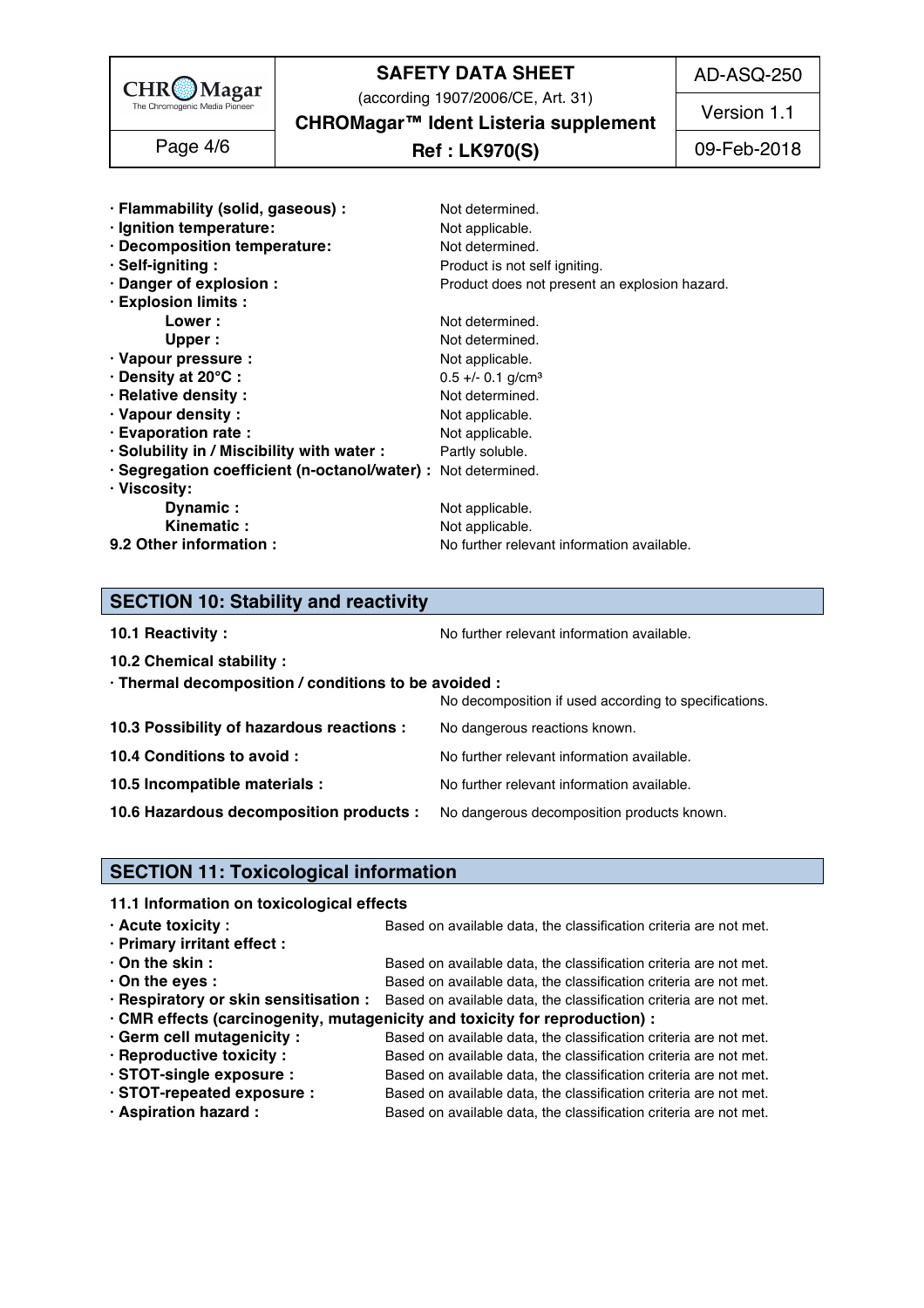

(according 1907/2006/CE, Art. 31)

AD-ASQ-250

Version 1.1

**CHROMagar™ Ident Listeria supplement**

**Ref : LK970(S)** Page 5/6 09-Feb-2018

| <b>SECTION 12: Ecological information</b> |
|-------------------------------------------|
|-------------------------------------------|

| <b>12.1 Toxicity</b>                                      |                                            |
|-----------------------------------------------------------|--------------------------------------------|
| · Aquatic toxicity :                                      | No further relevant information available. |
| 12.2 Persistence and degradability :                      | No further relevant information available. |
| 12.3 Bioaccumulative potential :                          | No further relevant information available. |
| 12.4 Mobility in soil :                                   | No further relevant information available. |
| · Additional ecological information:<br>· General notes : | Generally not hazardous for water.         |
| 12.5 Results of PBT and vPvB assessment                   |                                            |
| $\cdot$ PBT :                                             | Not applicable.                            |
| $\cdot$ vPvB :                                            | Not applicable.                            |
| 12.6 Other adverse effects :                              | No further relevant information available. |
|                                                           |                                            |

## **SECTION 13: Disposal considerations**

**13.1 Waste treatment methods in a set of the set of the set of the set of the set of the set of the set of the set of the set of the set of the set of the set of the set of the set of the set of the set of the set of the** 

- **· Recommendation : Must be specially treated according to official regulations.**
- 
- 

**· Uncleaned packaging :** 188

- **· Recommendation : Disposal must be made according to official regulations.**
- **· Recommended cleansing agents :** 190

| <b>SECTION 14: Transport information</b> |  |  |  |  |  |
|------------------------------------------|--|--|--|--|--|
|------------------------------------------|--|--|--|--|--|

| 14.1 UN-Number<br>$\cdot$ ADR, ADN, IMDG, IATA :                             | Void                    |
|------------------------------------------------------------------------------|-------------------------|
| 14.2 UN proper shipping name<br>· ADR, ADN, IMDG, IATA :                     | Void                    |
| 14.3 Transport hazard class(es)<br>· ADR, ADN, IMDG, IATA<br>$\cdot$ Class : | Void                    |
| 14.4 Packing group<br>$\cdot$ ADR, IMDG, IATA :                              | Void                    |
| 14.5 Environmental hazards :                                                 | Not applicable.         |
| 14.6 Special precautions for user :                                          | Not applicable.         |
| 14.7 Transport in bulk according to Annex II of Marpol and the IBC Code :    |                         |
| · UN "Model Regulation":                                                     | Not applicable.<br>Void |

# **SECTION 15: Regulatory information**

**15.1 Safety, health and environmental regulations/legislation specific for the mixture :** 211

**· Directive 2012/18/EU** 212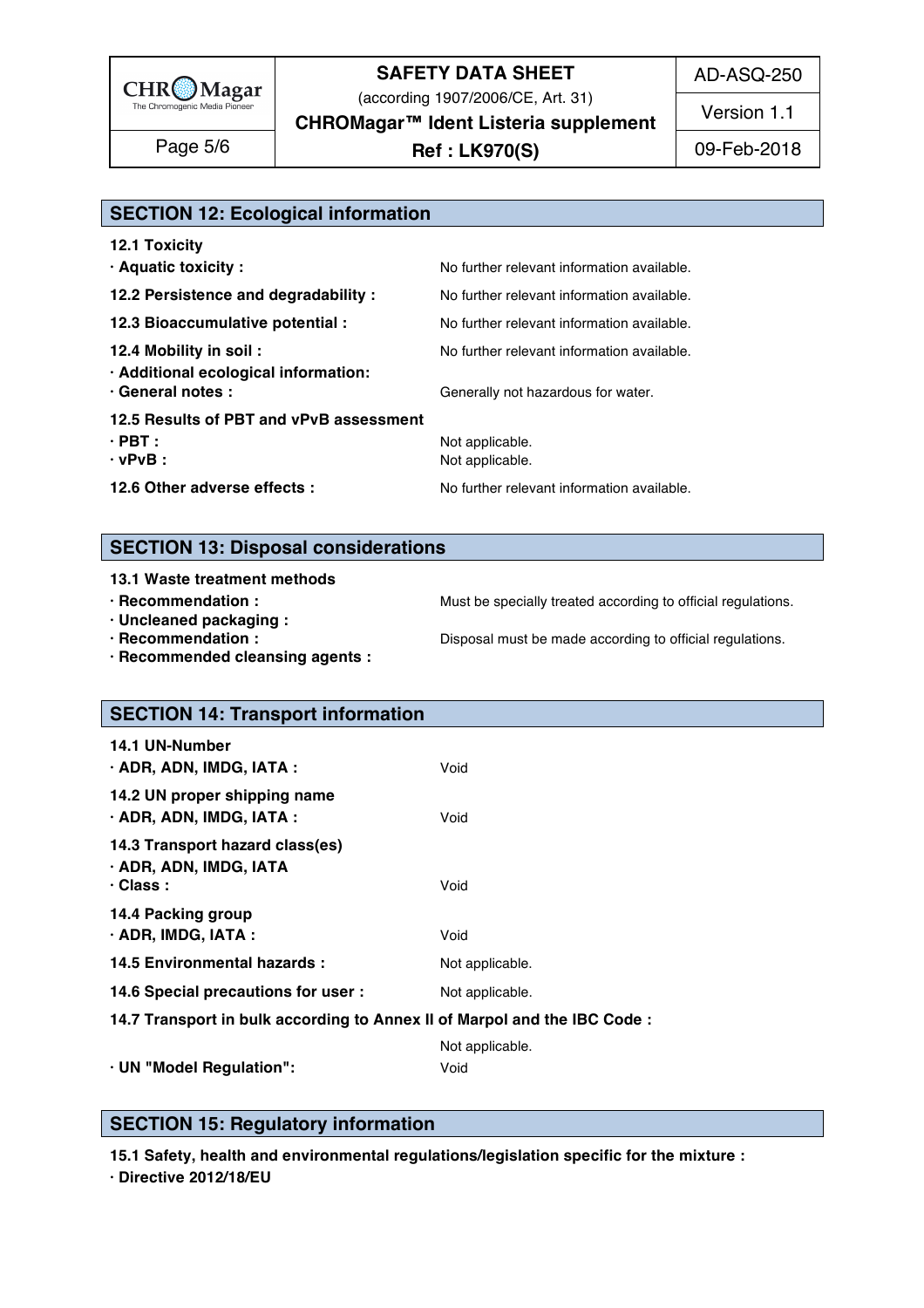

(according 1907/2006/CE, Art. 31)

AD-ASQ-250

Version 1.1

**CHROMagar™ Ident Listeria supplement**

**Ref : LK970(S)** Page 6/6 09-Feb-2018

**· Named dangerous substances - ANNEX I :** None of the ingredients is listed. 213

**15.2 Chemical safety assessment :** A Chemical Safety Assessment has not been carried out.

# **SECTION 16: Other information** 217

This information is based on our present knowledge. However, this shall not constitute a guarantee for any specific product features and shall not establish a legally valid contractual relationship.

#### **· Abbreviations and acronyms:** 222

ADR: Accord européen sur le transport des marchandises dangereuses par Route (European Agreement concerning the International Carriage of Dangerous Goods by Road) IMDG: International Maritime Code for Dangerous Goods IATA: International Air Transport Association GHS: Globally Harmonised System of Classification and Labelling of Chemicals EINECS: European Inventory of Existing Commercial Chemical Substances ELINCS: European List of Notified Chemical Substances CAS: Chemical Abstracts Service (division of the American Chemical Society) PBT: Persistent, Bioaccumulative and Toxic 2313 And 2313 And 2313 And 2313 And 2313 And 2313 And 2313 And 2313 SVHC: Substances of Very High Concern 232 vPvB: very Persistent and very Bioaccumulative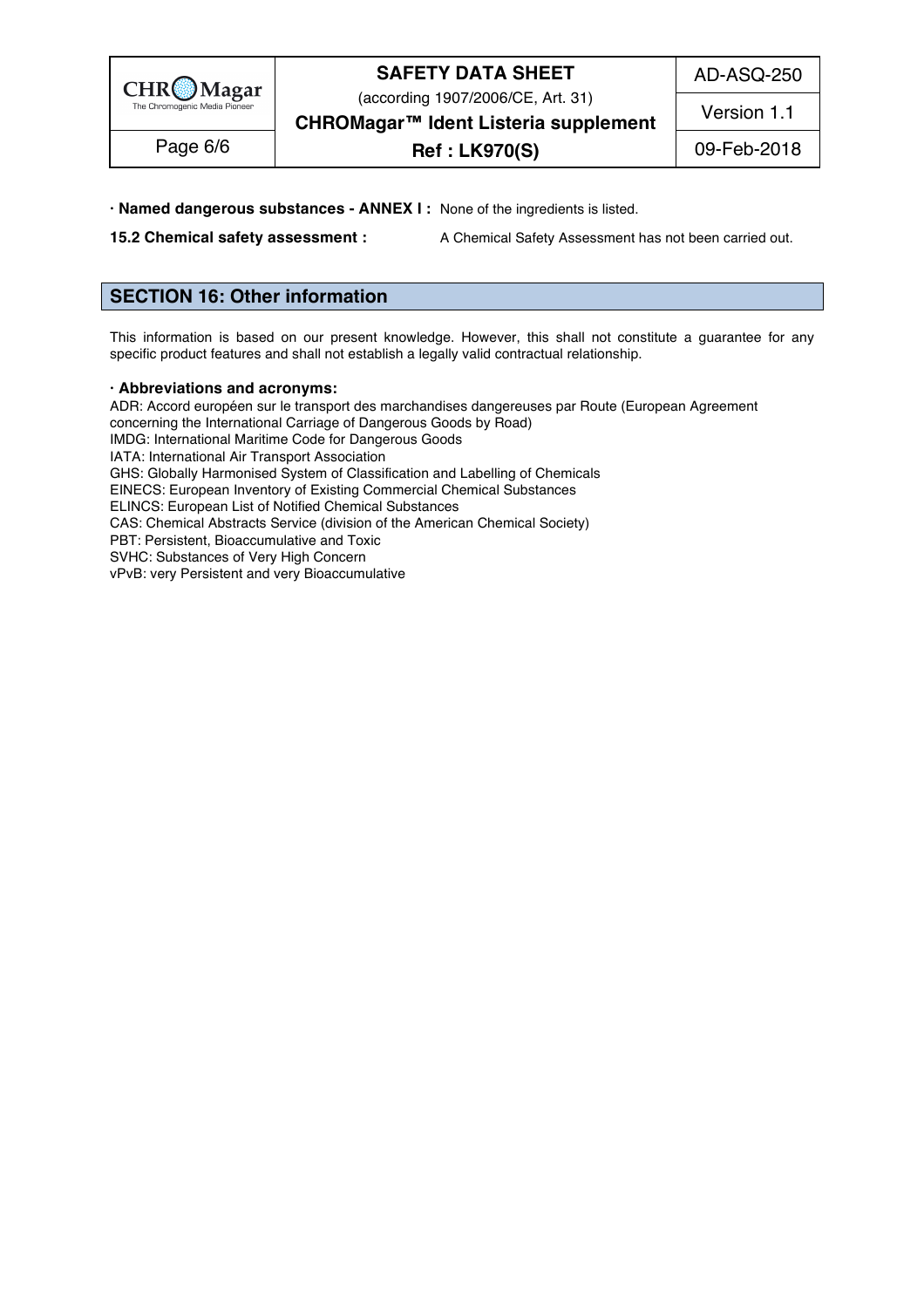

(according 1907/2006/CE, Art. 31)

AD-ASQ-281

Version 1.1

**CHROMagar™ Identification Listeria base**

**Ref : LK970(B)** Page 1/7 09-Feb-2018

## **SECTION 1: Identification of the mixture and of the company / undertaking** 1

#### **1.1 Product identifier** 2

**· Trade name : CHROMagar™ Identification Listeria base** 3

- **1.2 Relevant identified uses of the substance or mixture and uses advised against** 4 No further relevant information available. 5
- **· Application of the substance / the preparation :** Reagent for Laboratory Use 6

#### **1.3 Details of the supplier of the safety data sheet** 7

**· Manufacturer/Supplier :** 8

CHROMagar 9 4, place du 18 Juin 1940 - 75006 Paris 10 Tel: +33 1 45 48 05 05 11 Email : chromagar@chromagar.com 12

## **1.4 Emergency telephone number :** 13

France (ORFILA 24h/24) - Tel: +33 (0)1 45 42 59 59 Ireland - Tel: 00 353 1 8092568 - 00 353 1 8379964 (24h/24) EU Tel: 112 Belgique - Tel : 32 070/245 245 16 UK : 111 (NHS) / 0345 300 9923 (HSE) 17

## **SECTION 2: Hazards identification**

#### **2.1 Classification of the substance or mixture**

**· Classification according to Regulation (EC) No 1272/2008 :** 22



#### **2.2 Label elements** 26

#### **· Labelling according to Regulation (EC) No 1272/2008 :** 27

The product is classified and labelled according to the CLP regulation. **· Hazard pictograms :** 29



| · Signal word :              | Warning                                                                    |  |  |
|------------------------------|----------------------------------------------------------------------------|--|--|
| · Hazard statements :        |                                                                            |  |  |
| H319:                        | Causes serious eye irritation                                              |  |  |
| · Precautionary statements : |                                                                            |  |  |
| P280:                        | Wear protective gloves/protective clothing/eye protection/face protection. |  |  |
| P264:                        | Wash hands thoroughly after handling.                                      |  |  |
| $P305 + P351 + P338$ :       | If in eyes rinse cautiously with water for several minutes.                |  |  |
|                              | Remove contact lenses, if present and easy to do. Continue rinsing.        |  |  |
| P337 + P313:                 | If eye irritation persists: Get medical advice/attention.                  |  |  |
|                              | · Labelling of packages where the contents do not exceed 125 ml            |  |  |
| · Hazard pictograms          |                                                                            |  |  |
|                              |                                                                            |  |  |



**· Hazard statements :**  $\qquad \qquad \text{Not classified as hazardous.}$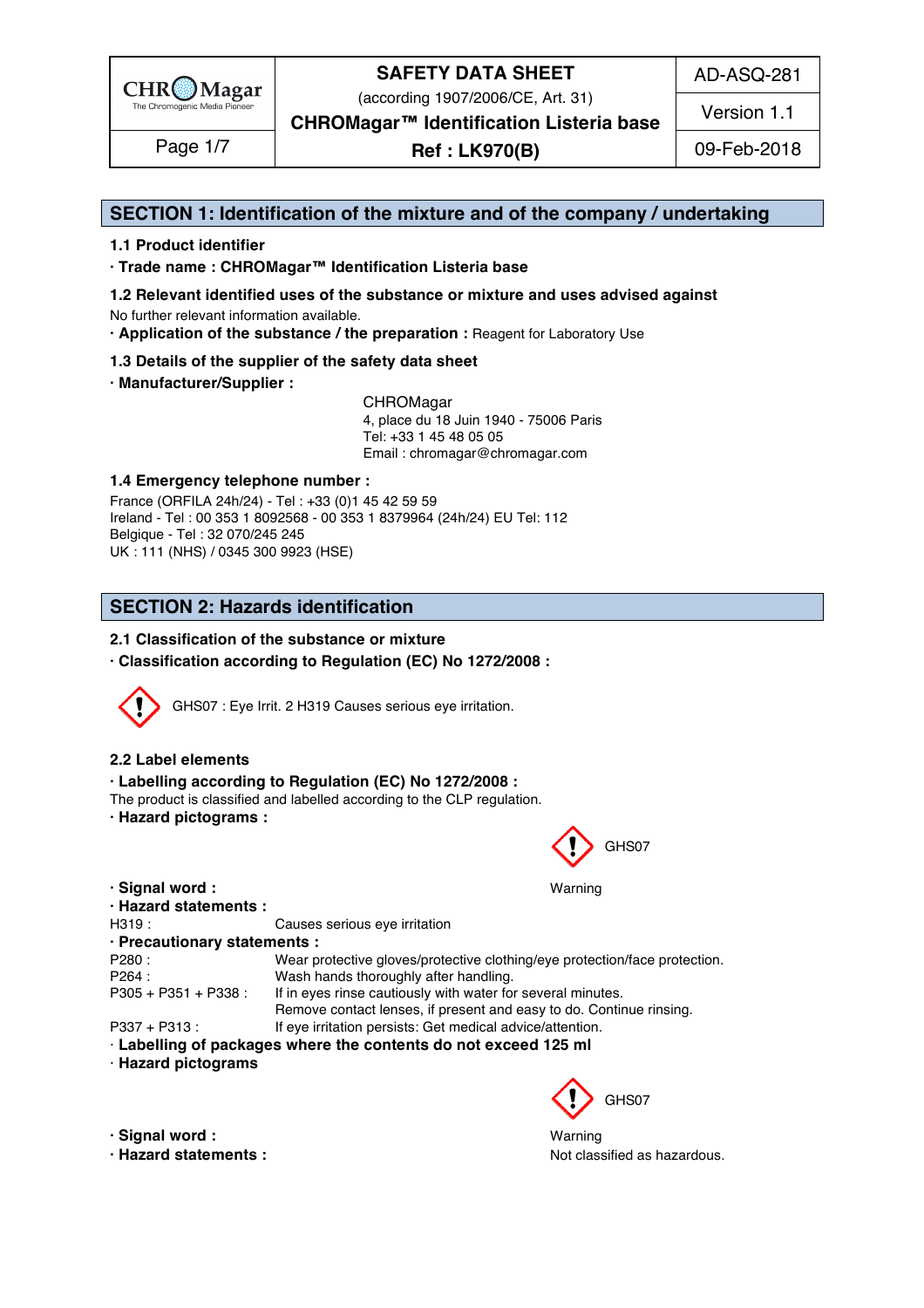

(according 1907/2006/CE, Art. 31)

AD-ASQ-281

**CHROMagar™ Identification Listeria base** Version 1.1

**Ref : LK970(B)** Page 2/7 09-Feb-2018

## **2.3 Other hazards** 50

- **· Results of PBT and vPvB assessment** 51
- 
- 

**· PBT : a** set of the set of the set of the set of the set of the set of the set of the set of the set of the set of the set of the set of the set of the set of the set of the set of the set of the set of the set of t **· vPvB :** Not applicable. 53

## **SECTION 3: Composition / information on ingredients** 56

#### **3.2 Mixtures** for a state of the state of the state of the state of the state of the state of the state of the state of the state of the state of the state of the state of the state of the state of the state of the state

**· Dangerous components :** 59

Reg.nr.: 01-2119560574-35 64

**· Description : Mixture: consisting of the following components.** 

 $\text{CAS: } 7447\text{-}41\text{-}8$  and  $\text{Lithium chloride}$  chloride 10-25% for  $\text{Lithium}$ EINECS: 231-212-3 Acute Tox. 4, H302; Acute Tox. 4, H312; 62 RTECS : OJ 5950000 **Example 20 COVER 1999 COVERTS 2**, H319; STOT SE 3, H335

**· SVHC :** No 66 **· Additional information :** For the wording of the listed risk phrases, refer to section 16.

## **SECTION 4: First aid measures** 70

| 4.1 Description of first aid measures |                                                                                                                                                                                                                                            |
|---------------------------------------|--------------------------------------------------------------------------------------------------------------------------------------------------------------------------------------------------------------------------------------------|
| · General information :               | Position and transport stably in side position.<br>In case of irregular breathing or respiratory arrest provide artificial<br>respiration.                                                                                                 |
| · After excessive inhalation :        | Provide fresh air; consult a doctor in case of medical complaints.                                                                                                                                                                         |
| · After skin contact :                | Generally the product does not irritate the skin.<br>In the event of irritation, to withdraw soiled clothing, to wash the parts<br>reached with soapy water, to rinse with large water.<br>If skin irritation continues, consult a doctor. |
| · After eye contact :                 | Rinse opened eye for several minutes under running water.                                                                                                                                                                                  |
| · After swallowing:                   | Do not induce vomiting; call for medical help immediately.                                                                                                                                                                                 |

#### **4.2 Most important symptoms and effects, both acute and delayed :** 82

No further relevant information available. **833 The State of the State of the State of the State of The State of T** 

#### **4.3 Indication of any immediate medical attention and special treatment needed :** 84

No further relevant information available. 85

## **SECTION 5: Firefighting measures**

#### **5.1 Suitable extinguishing agents :** 89

CO2, powder or water spray. Fight larger fires with water spray or alcohol resistant foam.

**5.2 Special hazards arising from the substance or mixture :** No further relevant information available. 91

#### **5.3 Advice for firefighters** 92

**· Protective equipment :** No special measures required. 93

## **SECTION 6: Accidental release measures**

**6.1 Personal precautions, protective equipment and emergency procedures :** 97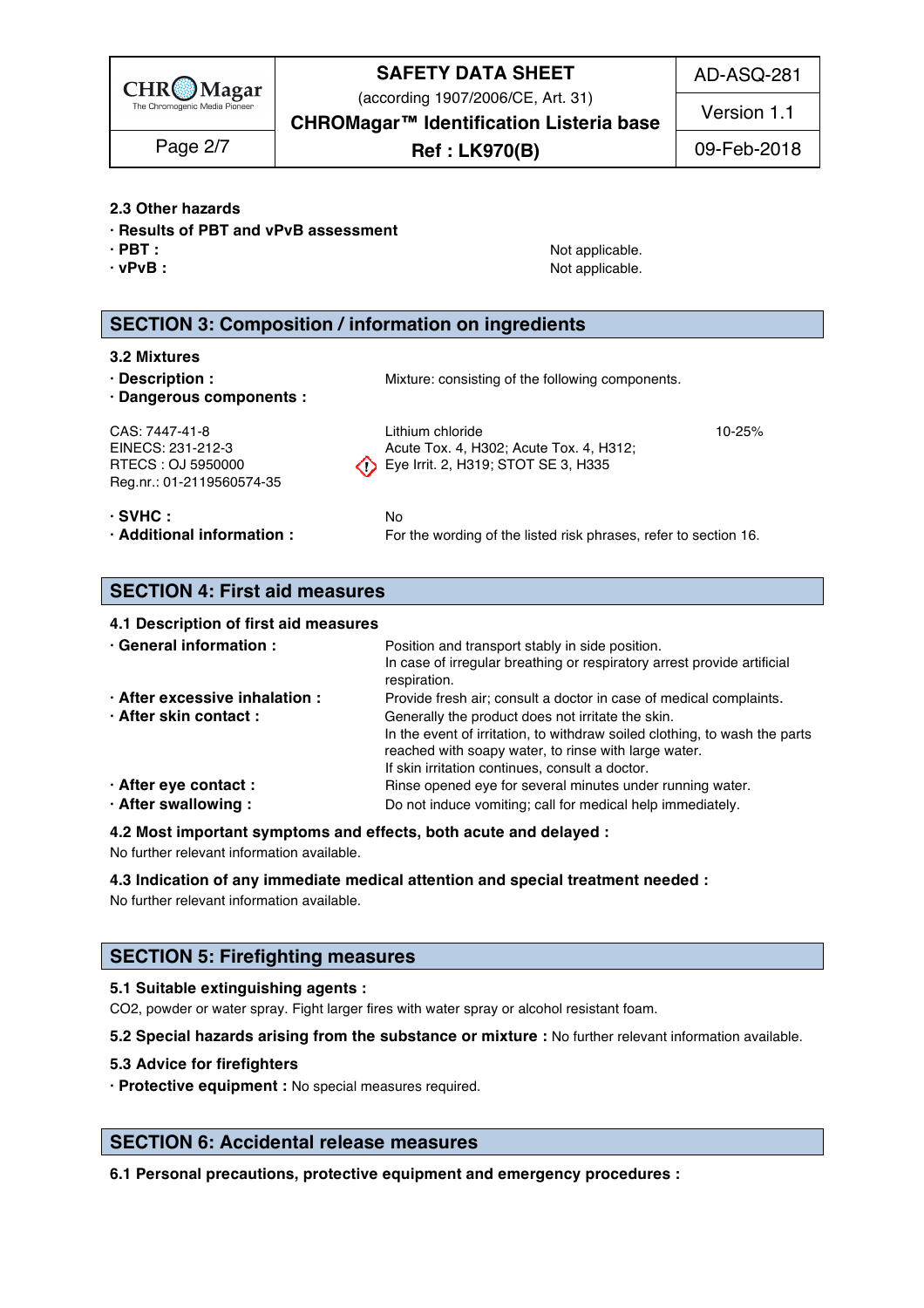

(according 1907/2006/CE, Art. 31)

AD-ASQ-281

**CHROMagar™ Identification Listeria base**

Version 1.1

# **Ref : LK970(B)** Page 3/7 09-Feb-2018

No special measures required. Avoid formation of dust.

#### **6.2 Environmental precautions :** 99

Do not allow product to reach sewage system or any water course. Dilute with plenty of water.

## **6.3 Methods and material for containment and cleaning up : Pick up mechanically.**

### **6.4 Reference to other sections :** 102

See Section 7 for information on safe handling. 103 and 103 and 103 and 103 and 103 and 103 and 103 and 103 and 103 and 103 and 103 and 103 and 103 and 103 and 103 and 103 and 103 and 103 and 103 and 103 and 103 and 103 an See Section 8 for information on personal protective equipment. See Section 13 for disposal information. 105 and 205 for the set of the section of the section 13 for disposal information.

## **SECTION 7: Handling and storage**

| 7.1 Precautions for safe handling :                                                          | Keep away from heat and direct sunlight.<br>Thorough dedusting. |
|----------------------------------------------------------------------------------------------|-----------------------------------------------------------------|
| · Information about fire - and explosion protection :                                        | No special measures required.                                   |
| 7.2 Conditions for safe storage, including any incompatibilities :                           |                                                                 |
| · Storage:                                                                                   |                                                                 |
| · Requirements to be met by storerooms and receptacles : Store away from light and moisture. |                                                                 |
|                                                                                              | No special requirements.                                        |
| · Information about storage in one common storage facility : Not required.                   |                                                                 |
| · Further information about storage conditions :                                             | Store in cool,<br>dry conditions in well sealed receptacles.    |
| · Recommended storage temperature :                                                          | 2-30°C                                                          |
| 7.3 Specific end use(s) :                                                                    | No further relevant information available.                      |

# **SECTION 8: Exposure controls / personal protection**

**· Additional information about design of technical facilities :** No further data; see section 7. 125

#### **8.1 Control parameters** 126

**· Ingredients with limit values that require monitoring at the workplace :** 127

7447-41-8 lithium chloride (10-25%) 128

MAK (Switzerland) Short-term value: 0.2 e mg/m $^3$ Long-term value: 0.2 e mg/m³ 130 SSc;als Lie is a state of the state of the state of the state of the state of the state of the state of the state of the state of the state of the state of the state of the state of the state of the state of the state of t

### **· Additional information :** 132

The most current valid lists have been used as a basis for the production of this document.

#### **8.2 Exposure controls** 134

**· Personal protective equipment :** 135

#### **· General protective and hygienic measures :** 136

The usual precautionary measures are to be adhered to when handling chemicals.

**Respiratory protection :** In case of brief exposure or low pollution use respiratory filter device. In case of intensive or longer exposure use self-contained respiratory protective device.

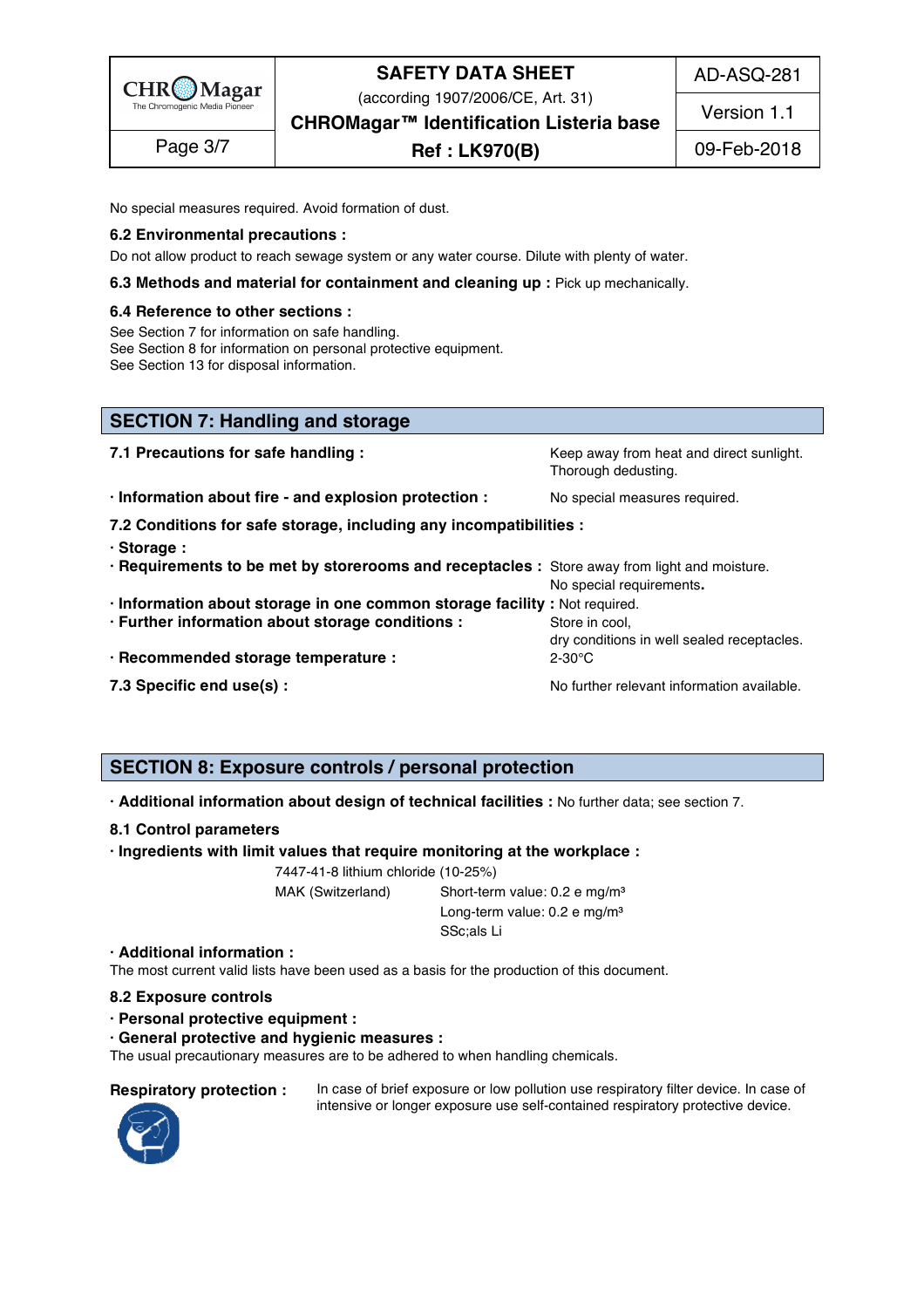| <b>CHR</b><br>Magar           | <b>SAFETY DATA SHEET</b>                                                                                                                                                                                                                                                                                                    | <b>AD-ASQ-281</b> |  |
|-------------------------------|-----------------------------------------------------------------------------------------------------------------------------------------------------------------------------------------------------------------------------------------------------------------------------------------------------------------------------|-------------------|--|
| The Chromogenic Media Pioneer | (according 1907/2006/CE, Art. 31)<br>CHROMagar™ Identification Listeria base<br><b>Ref : LK970(B)</b>                                                                                                                                                                                                                       | Version 1.1       |  |
| Page 4/7                      |                                                                                                                                                                                                                                                                                                                             | 09-Feb-2018       |  |
| <b>Protection of hands:</b>   | Protective gloves.<br>EN374 gloves for chemicals.                                                                                                                                                                                                                                                                           |                   |  |
| <b>Gloves material:</b>       | The selection of suitable gloves does not depend only on the material, but also<br>on further marks of quality which may vary from manufacturer to manufacturer.<br>As the product is a preparation of several substances, the resistance of the<br>glove material can not be calculated in advance and has therefore to be |                   |  |

glove material can not be calculated in advance and has therefore to be checked before use.

**Eye protection :** Safety glasses.





**Body protection :** Protective work clothing.

## **SECTION 9: Physical and chemical properties**

**9.1 Information on basic physical and chemical properties · General Information** 143 **· Appearance :** 144 **Form : Powder 145 Powder 145 Powder** 145 Powder 145 Powder 145 Powder 145 Powder 145 Powder 145 Powder 145 Powder 145 Powder 145 Powder 145 Powder 145 Powder 145 Powder 145 Powder 145 Powder 145 Powder 145 Powder 145 **Colour :** Beige 146 **· Odour :** The contracteristic of the characteristic. **· Odour threshold :**  $\qquad \qquad \text{Not determined.}$ **· pH-value :** Not applicable. 149 **· Change in condition** 150 **Melting point/Melting range :** Undetermined. 151 **Boiling point/Boiling range :** Undetermined. 152 **· Flash point :** Not applicable. 153 **· Flammability (solid, gaseous) :** Not determined. 154 **· Ignition temperature :**  $\qquad \qquad$  Not applicable. 1555 and 1555 and 1555 and 1555 and 1555 and 1555 and 1555 and 1555 and 1555 and 1555 and 1555 and 1555 and 1555 and 1555 and 1555 and 1555 and 1555 and 1555 and 1555 and **· Decomposition temperature :** Not determined. 156 **· Self-igniting : 1578 1579 1579 1579 1579 1579 1579 1579 1579 1579 1579 1579 1579 1579 1579 1579 1579 1579 1579 1579 1579 1579 1579 1579 1579 1579 1579 1579 1579 · Danger of explosion :** Product does not present an explosion hazard.<br> **Explosion limits : · Explosion limits :** 159 **Lower:**  $\bullet$  **Not determined.** 1600 **CONFIDENT Not determined.** 1600 **CONFIDENT Not determined. Upper :** Not determined. 161 **· Vapour pressure :**  $\qquad \qquad \text{Not applicable.}$ **· Density at 20°C :** 0.5 +/- 0.1 g/cm<sup>3</sup> 163 +/- 0.1 g/cm<sup>3</sup> **· Relative density :**  1644 **CONSTRANGER INCORDING TO A RELATION CONSTRANGER IN A RELATION OF STATE STATES IN A RELATION OF STATES IN A RELATION OF STATES IN A RELATION OF STATES IN A RELATION OF STATES IN A RELATION OF S · Vapour density :**  $\qquad \qquad \text{Not applicable.}$ **· Evaporation rate :**  $\qquad \qquad \text{Not applicable.}$ **· Solubility in / Miscibility with water :** Partly soluble. 167 **· Segregation coefficient (n-octanol/water) :** Not determined. 168 **· Viscosity :** 169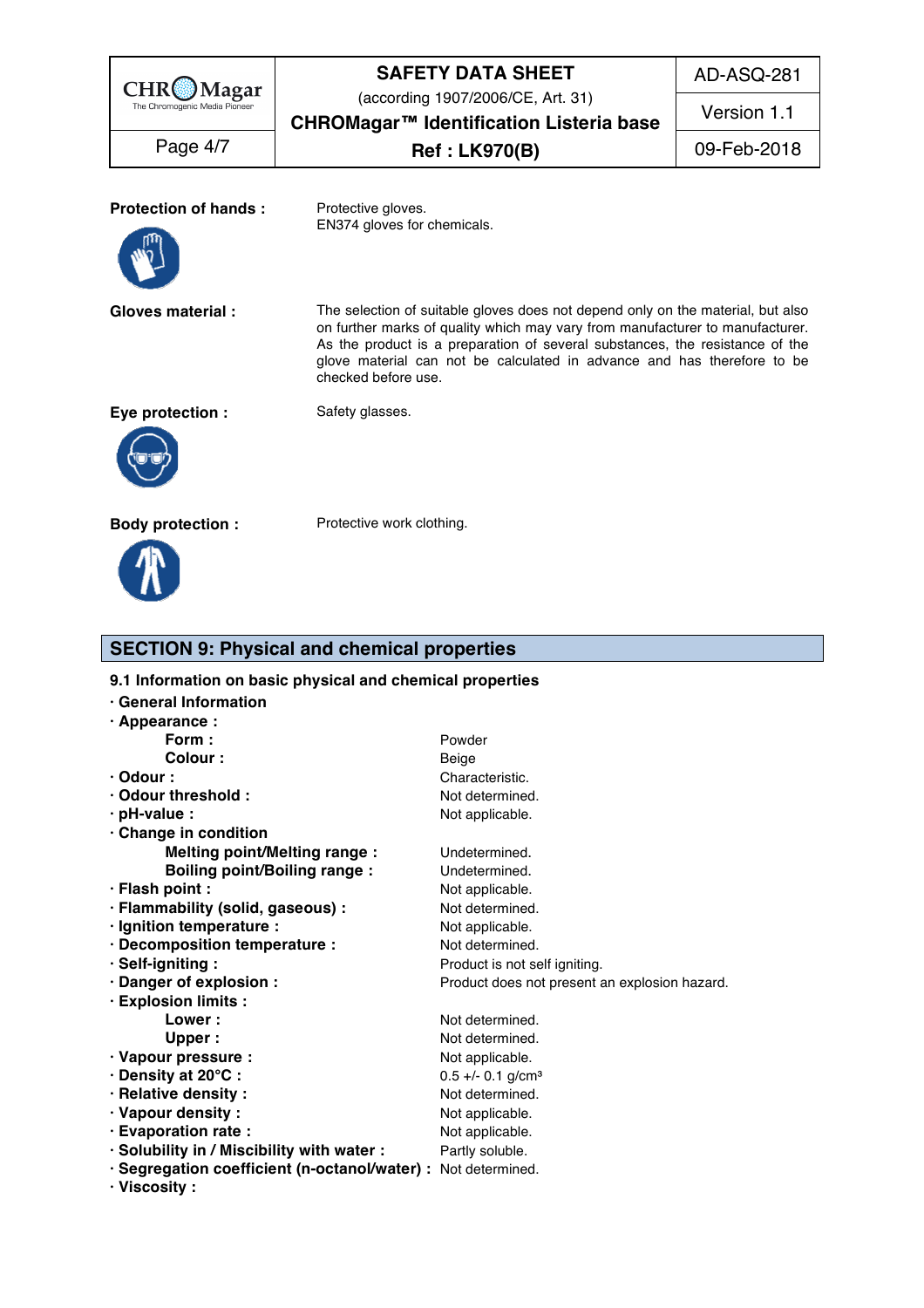

(according 1907/2006/CE, Art. 31)

AD-ASQ-281

Version 1.1

**CHROMagar™ Identification Listeria base**

# **Ref : LK970(B)** Page 5/7 09-Feb-2018

**Dynamic :** The contract of the contract of the contract of the contract of the contract of the contract of the contract of the contract of the contract of the contract of the contract of the contract of the contract of **Kinematic :** The contract of the Motor Motor applicable. The contract of the contract of the contract of the contract of the contract of the contract of the contract of the contract of the contract of the contract of the **9.2 Other information : No further relevant information available.** 1722 and 1722

## **SECTION 10: Stability and reactivity**

**10.1 Reactivity :** No further relevant information available. 176.1 Reactivity :

| 10.2 Chemical stability                              |  |
|------------------------------------------------------|--|
| · Thermal decomposition / conditions to be avoided : |  |

|                                                                                    | No decomposition if used according to specifications. |
|------------------------------------------------------------------------------------|-------------------------------------------------------|
| 10.3 Possibility of hazardous reactions :                                          | No dangerous reactions known.                         |
| 10.4 Conditions to avoid :                                                         | No further relevant information available.            |
| 10.5 Incompatible materials :                                                      | No further relevant information available.            |
| 10.6 Hazardous decomposition products : No dangerous decomposition products known. |                                                       |

# **SECTION 11: Toxicological information**

**11.1 Information on toxicological effects** 

**· Acute toxicity :** Based on available data, the classification criteria are not met.

**· LD/LC50 values relevant for classification :** 189

|                                 | 7447-41-8 lithium chloride                                                                             |
|---------------------------------|--------------------------------------------------------------------------------------------------------|
|                                 | LD50 526 mg/kg (rat)<br>Oral                                                                           |
|                                 | LD50 1100 mg/kg (ATE)<br>Dermal                                                                        |
| · Primary irritant effect :     |                                                                                                        |
| $\cdot$ On the skin :           | Based on available data, the classification criteria are not met.                                      |
| $\cdot$ On the eyes :           | Causes serious eye irritation.                                                                         |
|                                 | · Respiratory or skin sensitisation: Based on available data, the classification criteria are not met. |
|                                 | CMR effects (carcinogenity, mutagenicity and toxicity for reproduction) :                              |
| Germ cell mutagenicity:         | Based on available data, the classification criteria are not met.                                      |
| $\cdot$ Reproductive toxicity : | Based on available data, the classification criteria are not met.                                      |
| · STOT-single exposure :        | Based on available data, the classification criteria are not met.                                      |
| STOT-repeated exposure :        | Based on available data, the classification criteria are not met.                                      |
| · Aspiration hazard :           | Based on available data, the classification criteria are not met.                                      |
|                                 |                                                                                                        |

## **SECTION 12: Ecological information**

| <b>12.1 Toxicity</b>                                       |                                            |
|------------------------------------------------------------|--------------------------------------------|
| · Aquatic toxicity :                                       | No further relevant information available. |
| 12.2 Persistence and degradability :                       | No further relevant information available. |
| 12.3 Bioaccumulative potential :                           | No further relevant information available. |
| 12.4 Mobility in soil :                                    | No further relevant information available. |
| · Additional ecological information :<br>· General notes : | Generally not hazardous for water.         |
|                                                            |                                            |

**12.5 Results of PBT and vPvB assessment**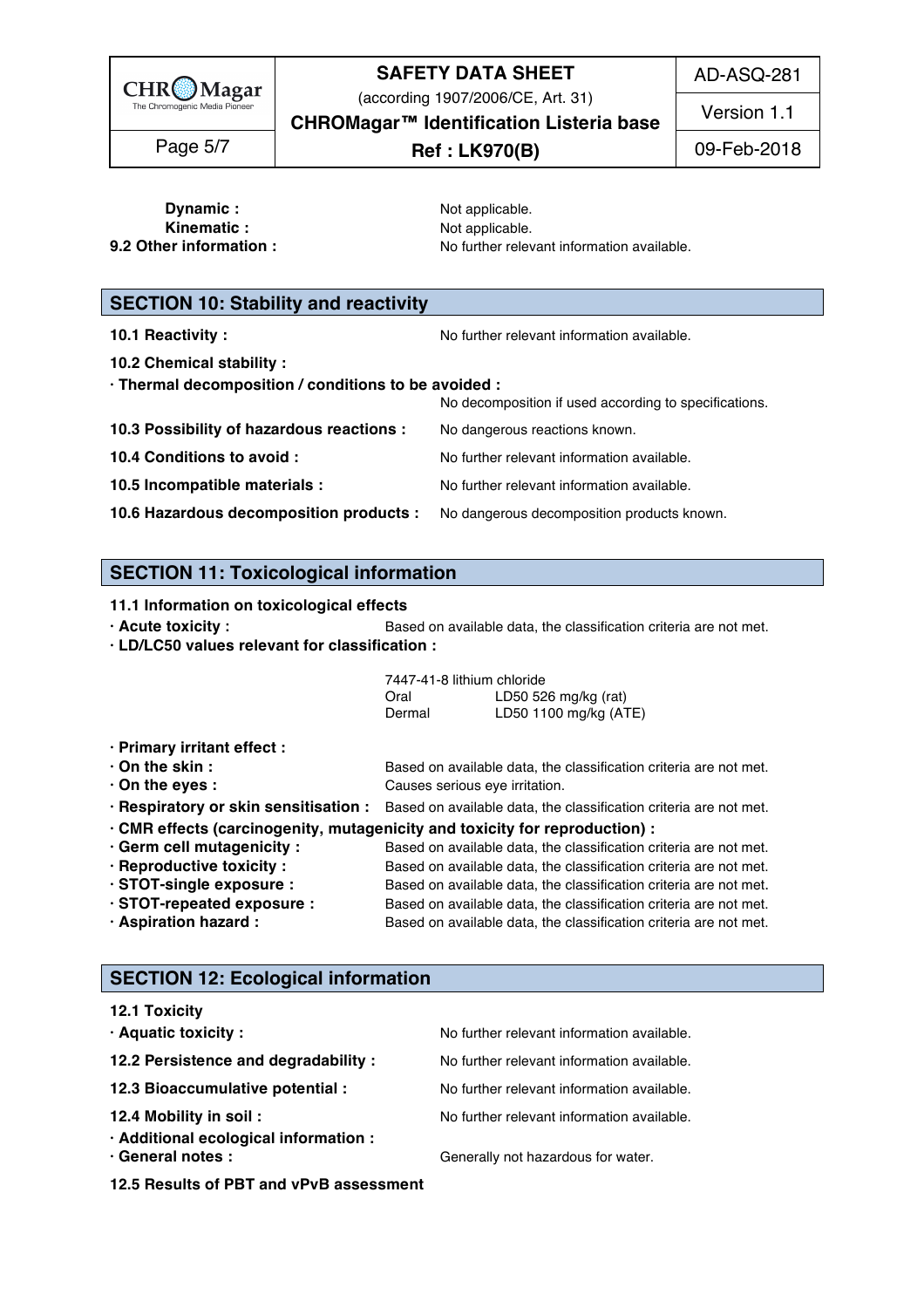

(according 1907/2006/CE, Art. 31)

AD-ASQ-281

Version 1.1

**CHROMagar™ Identification Listeria base**

**Ref : LK970(B)** Page 6/7 09-Feb-2018

**· PBT :** Not applicable. 216

**· vPvB :** 2177 **COVERSUARY EXAMPLE 2178 POINT AND RESPONSIVE ASSAULT ASSAULT ASSAULT ASSAULT ASSAULT ASSAULT ASSAULT ASSAULT ASSAULT ASSAULT ASSAULT ASSAULT ASSAULT ASSAULT ASSAULT ASSAULT ASSAULT ASSAULT ASSAULT ASSAUL** 

**12.6 Other adverse effects :** No further relevant information available.

## **SECTION 13: Disposal considerations**

- **13.1 Waste treatment methods** 222
- 
- **· Uncleaned packaging :** 224
- 

**· Recommendation : Must be specially treated according to official regulations..** 

**· Recommendation : Disposal must be made according to official regulations.** 

## **SECTION 14: Transport information**

| 14.1 UN-Number<br>· ADR, ADN, IMDG, IATA :                                               | Void            |  |  |  |  |
|------------------------------------------------------------------------------------------|-----------------|--|--|--|--|
| 14.2 UN proper shipping name<br>· ADR, ADN, IMDG, IATA :                                 | Void            |  |  |  |  |
| 14.3 Transport hazard class(es)<br>· ADR, ADN, IMDG, IATA<br>$\cdot$ Class :             | Void            |  |  |  |  |
| 14.4 Packing group                                                                       |                 |  |  |  |  |
| · ADR, IMDG, IATA:                                                                       | Void            |  |  |  |  |
| 14.5 Environmental hazards :                                                             | Not applicable. |  |  |  |  |
| 14.6 Special precautions for user :                                                      | Not applicable. |  |  |  |  |
| 14.7 Transport in bulk according to Annex II of Marpol and the IBC Code: Not applicable. |                 |  |  |  |  |

**· UN "Model Regulation":** Void 241

## **SECTION 15: Regulatory information**

**15.1 Safety, health and environmental regulations/legislation specific for the mixture :** 245

- **· Directive 2012/18/EU** 246
- **· Named dangerous substances - ANNEX I :** None of the ingredients is listed. 247
- **15.2 Chemical safety assessment :** A Chemical Safety Assessment has not been carried out.

## **SECTION 16: Other information** 251

This information is based on our present knowledge. However, this shall not constitute a guarantee for any specific product features and shall not establish a legally valid contractual relationship.

#### · **Relevant phrases :** 256

H302 : Harmful if swallowed. 2577 and 2577 and 2577 and 2577 and 2577 and 2577 and 2577 and 2577 and 2577 and 2577 and 2577 and 2577 and 2577 and 2577 and 2577 and 2577 and 2577 and 2577 and 2577 and 2577 and 2577 and 2577

H312 : Harmful in contact with skin. 2588 and 2588 and 2588 and 2588 and 2588 and 2588 and 2588 and 2588 and 25

H319 : Causes serious eye irritation. 259 persons and the series of the series of the series of the series of the series of the series of the series of the series of the series of the series of the series of the series of

H335 : May cause respiratory irritation. 2002 2003 2004 2004 2005 2006 2007 2008 2009 2009 2009 2009 2009 2009